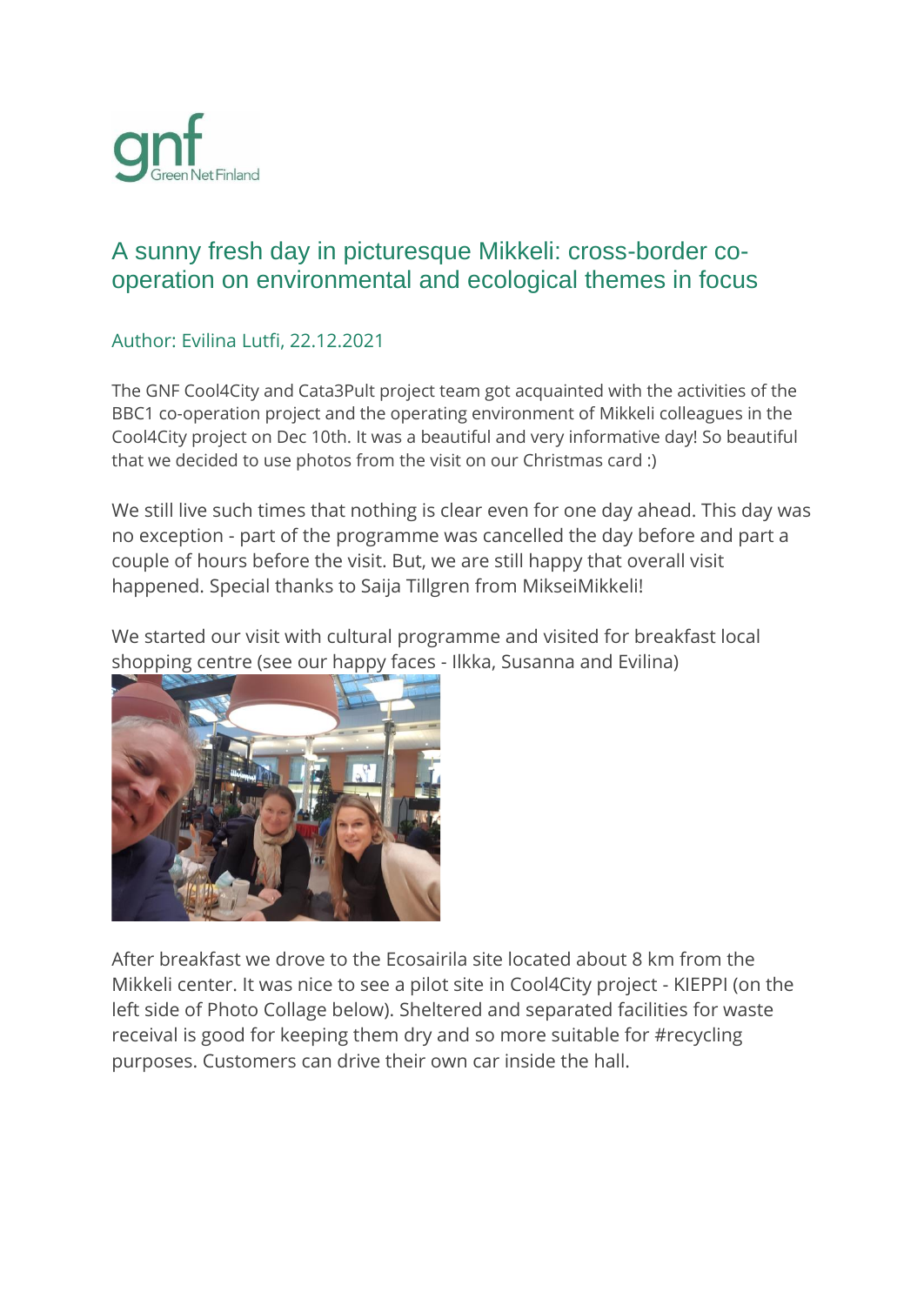

*Photo Collage 1. KIEPPI and Metsäsairila sites.*

Metsäsairila (on the left side of the Photo Collage 1) is located directly close to KIEPPI, so waste flows goes for further processing without additional transportation and time-delays.

Programme of the day started from visiting a wastewater treatment plant (WWTP). (Photo Collage 2).



*Photo Collage 2. Visit of WWTP.*

HIGH EXPECTATIONS apply to the treated wastewater and the recycled wastewater that can be produced by the new treatment plant, which is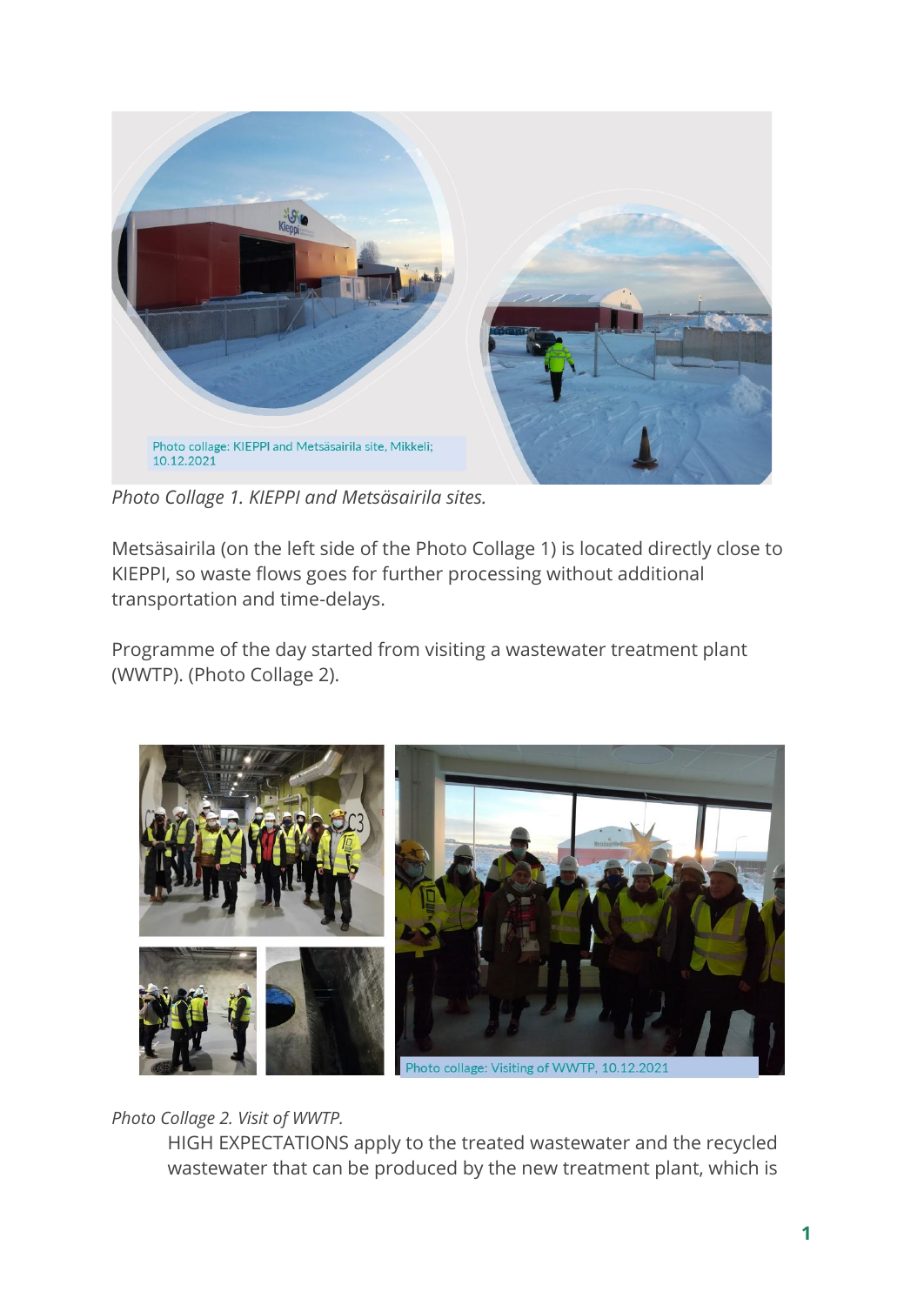characterized as the most modern in Europe. In connection with the plant, a versatile water technology product development and testing environment has been completed for utilization by companies and research and development organizations.

BBC1 project also prepared a virtual tour to the WWTP (see PrintScreens' Collage below). Available: <https://www.thinglink.com/mediacard/1514382111354650627> (Accessed on 21.12.2021)



Then we had lunch. Food was tasty and the views were amazing! (see Photo Collage 3 below)



*Photo Collage 3. Views from lunch place.* 

Next in the programme was visiting the XAMK laboratory of Environmental Technology (Photo Collage 4 below). A lot of interesting matters about education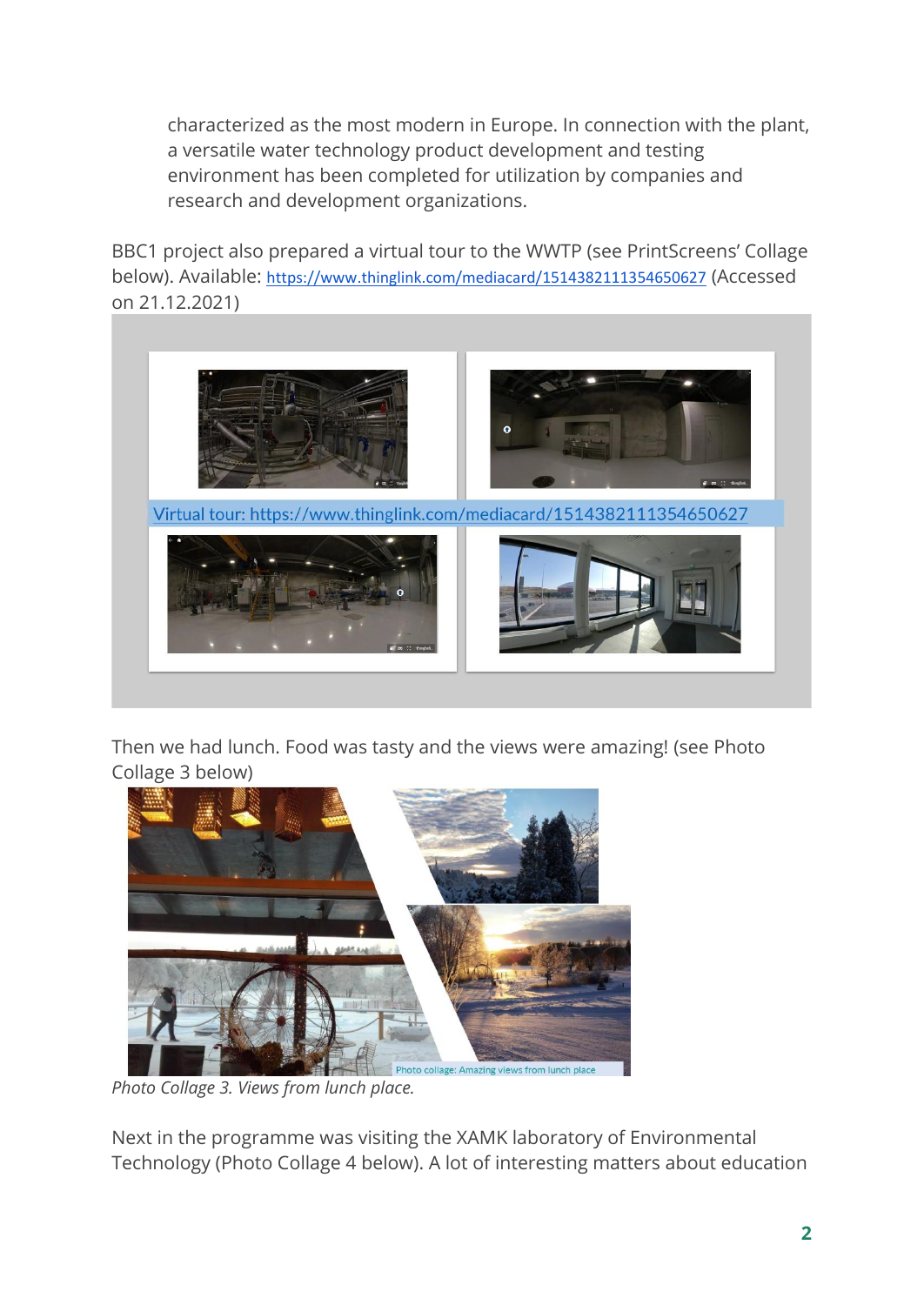and RDI projects! We even exchanged ex-temporare thoughts on future crossborder projects. Who knows, maybe those will be realized some day?



*Photo Collage 4. Visiting XAMK laboratories.*

After XAMK we had a nice refreshing walk to "TUMA", which is the place of allocation e.g. LUT in Mikkeli and MikseiMikkeli (Photo Collage 5). Was very impressive to see LUT laboratory facilities and can just imagine what big opportunities they have for RDI projects! Thanks for the presentation of LUT (Prof. Susana Rodriques-Couto) and the tour around the well equipped analysis laboratory!



*Photo Collage 5. Visit to TUMA.*